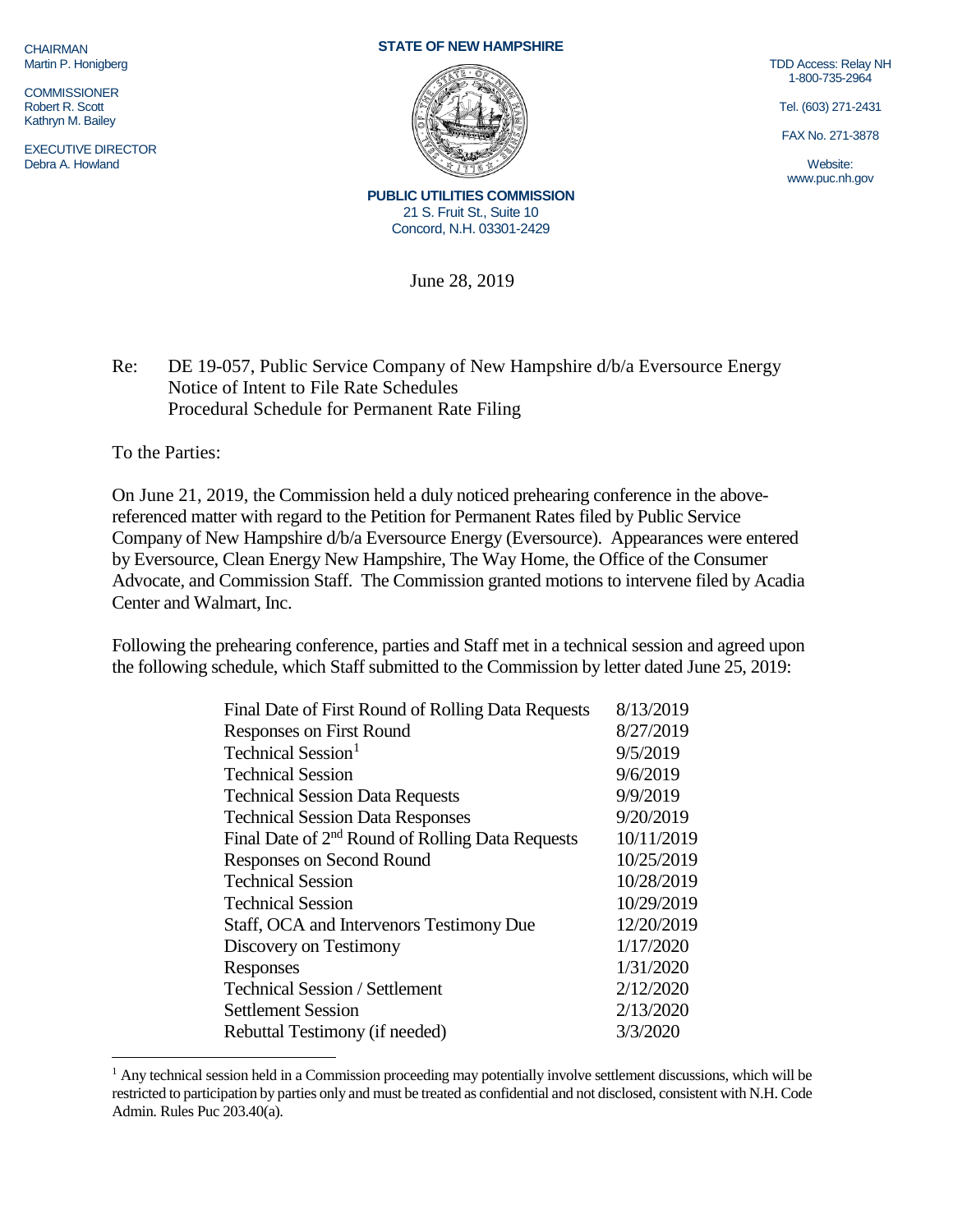Page 2 DE 19-057

| Data Requests on Rebuttal                    | 3/10/2020 |
|----------------------------------------------|-----------|
| <b>Settlement Conference</b>                 | 3/24/2020 |
| <b>Settlement Conference</b>                 | 3/25/2020 |
| <b>Target Date for Filing any Settlement</b> | 4/7/2020  |
| <b>Merits Hearing</b>                        | 4/14/2020 |
| <b>Merits Hearing</b>                        | 4/15/2020 |
| <b>Merits Hearing</b>                        | 4/16/2020 |
| <b>Merits Hearing</b>                        | 4/22/2020 |
| <b>Merits Hearing</b>                        | 4/23/2020 |
| <b>Commission Order Anticipated</b>          | 5/20/2020 |
| <b>Effective Date of Permanent Rates</b>     | 7/1/2020  |

The Commission has determined that the proposed schedule is in the public interest and therefore has approved it. For administrative efficiency, the Commission has elected to issue this secretarial letter as its prehearing order.

Sincerely,

en A. there

Debra A. Howland Executive Director

cc: Service List (Electronically) Docket file